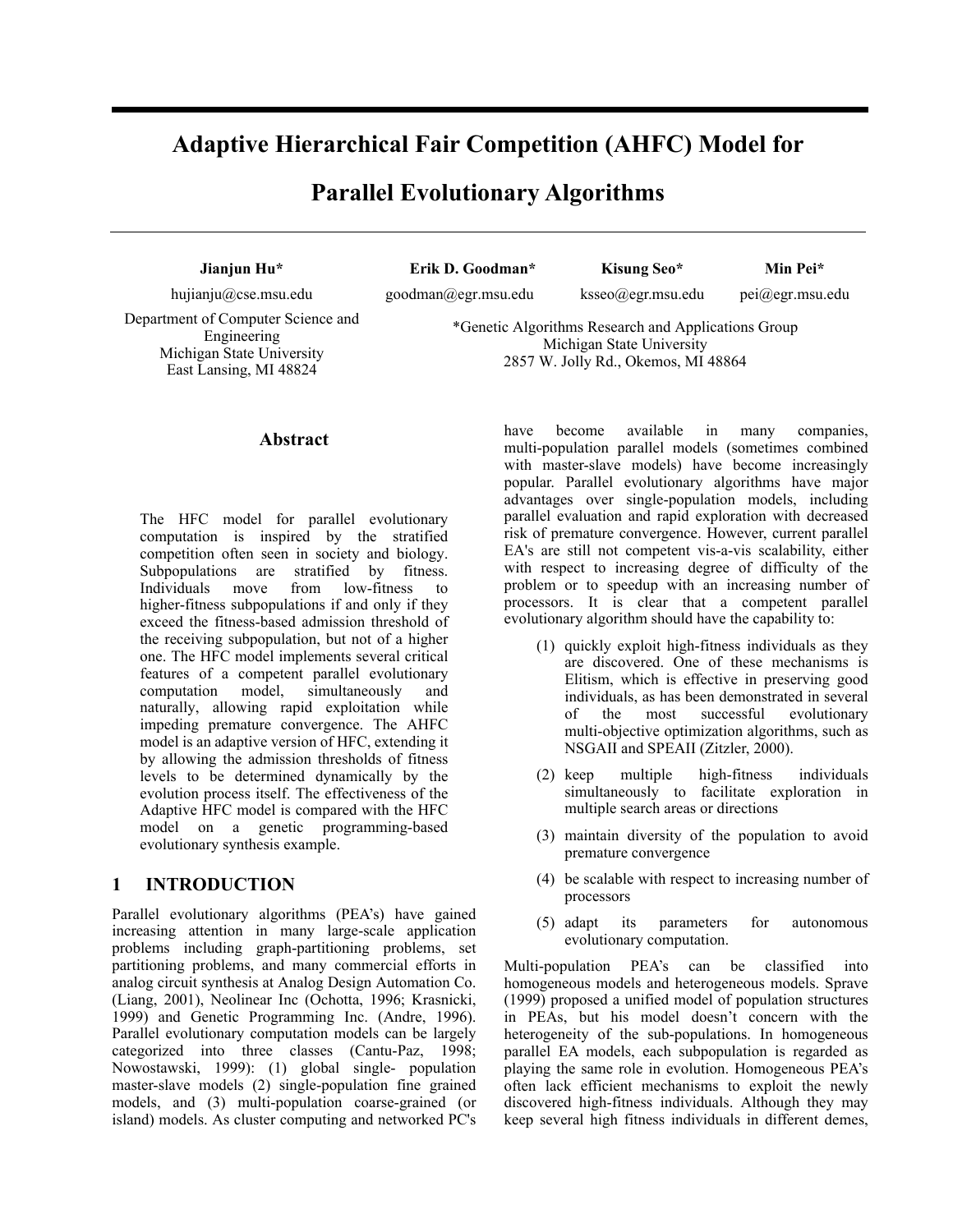they suffer from the fact that high-fitness individuals may easily dominate all subpopulations by means of the exchange ("migration") process. Heterogeneous parallel EA's are typically more resistant to this phenomenon. For example, the injection island GA (iiGA) (Lin, 1994; Eby, 1999) uses a hierarchical structure, typically stratifying subpopulations according to the level of resolution of the representation, allowing control of the tradeoff between low-resolution exploration and high-resolution exploitation. The iiGA has also been used with different fitness functions in various subpopulations, even if they used the same problem representation. Aickelin (1999) also proposed such a PEA, which he called a pyramidal EA, in which the hierarchical structure of the subpopulations is defined by a hierarchy of fitness functions.

In a recent paper (Hu and Goodman, 2002), we proposed the Hierarchical Fair Competition (HFC) model for parallel evolutionary computation. The HFC model is inspired by the observation of a strategy employed in some societal and biological systems to maintain different high-fitness individuals in a whole population. HFC turns out to have the features of a competent PEA cited above except the adaptability of (6). In this paper, we introduce an adaptive version of the HFC model, in which the admission thresholds are automatically determined and adjusted in the evolutionary process. In Section 2, the metaphor and the HFC model are described relative to the above features. In Section 3, an adaptive mechanism for determining the parameters of the HFC model is presented, along with the algorithm. We apply the AHFC model to a genetic programming problem and compare it with the static HFC model in Section 4. The conclusions and discussion are provided in Section 5.

## **2 THE HIERARCHICAL FAIR COMPETION MODEL (HFC) FOR PARALLEL EVOLUTION**

#### **2.1 MOTIVATION AND BACKGROUND OF HFC**

The HFC model originates from an effort to combat the premature convergence phenomenon in traditional genetic algorithms and genetic programming. In a traditional GA, as the evolutionary process goes on, the average fitness of the population gets higher and higher, so that new individuals tend to survive only if they have similarly high fitness. New "explorer" individuals in fairly different regions of the search space usually have low fitness, until some local exploration and exploitation of their beneficial characteristics has occurred. So a standard EA tends to concentrate more and more of its search effort near one or more early-discovered peaks, and to get "stuck" near these attractors (or local optima). It is clear that in a standard EA, there exists a severely unfair competition. That is, selection pressure makes high-fitness individuals reproduce quickly and thus

supplant other individuals with lower fitness, some of which may lie in the vicinity of the global optimum, when if their neighborhood were explored more thoroughly, much higher-fitness individuals would be found. This fact holds true even when we find search points near a global optimum, as long as they are not close enough to have high fitness relative to those near other, earlier-explored local optima. This "unfair" competition contributes a lot to the slow search progress of many EA's when confronted with difficult, high- dimensionality, multi-modal problems. To address this unfair competition problem, we need allow young but promising individuals (*i.e.,* those in relatively newly-found regions, which may ultimately give rise to high-fitness offspring, but which are currently not of high fitness) to "grow up" and, at an appropriate time, join in the cruel competition process and be kept for further exploitation or be killed (as appropriate) when they are demonstrated with some confidence to be bad. At the same time, we hope to maintain the already-discovered high-fitness individuals and select from them even more promising individuals for exploitation without killing younger individuals. Following the tradition of getting inspiration from biology, we find that in some societal and biological systems, there exists an efficient mechanism that can maintain *and foster* potentially-high-fitness individuals (or, more accurately, potential progenitors of high-fitness individuals) efficiently. This is the hierarchical fair competition (HFC) principle as discussed below.

## **2.2 THE METAPHOR OF HFC: HIERARCHICAL FAIR COMPETITION IN SOCIETAL AND BIOLOGICAL SYSTEMS**

Competition is widespread in societal and biological systems, but diversity remains large. After close examination, we find there is a fundamental principle underlying many types of competition in both societal and biological systems: the Fair Competition Principle.

### **2.2.1 The Fair Competition Principle in Societal Systems**

In human society, competitions are often organized into a hierarchy of levels. None of them will allow unfair competition – for example, a young child will not normally compete with college students in a math competition. We use the educational system to illustrate this principle in more detail.

In the education system of China and many other developing countries, primary school students compete to get admission to middle schools and middle school students compete for spots in high schools. High school students compete to go to college and college students compete to go to graduate school (Fig. 1) (in many Western countries, this competition starts at a later level, but is eventually present, nonetheless). In this hierarchically structured competition, at each level, only individuals of roughly equivalent ability will participate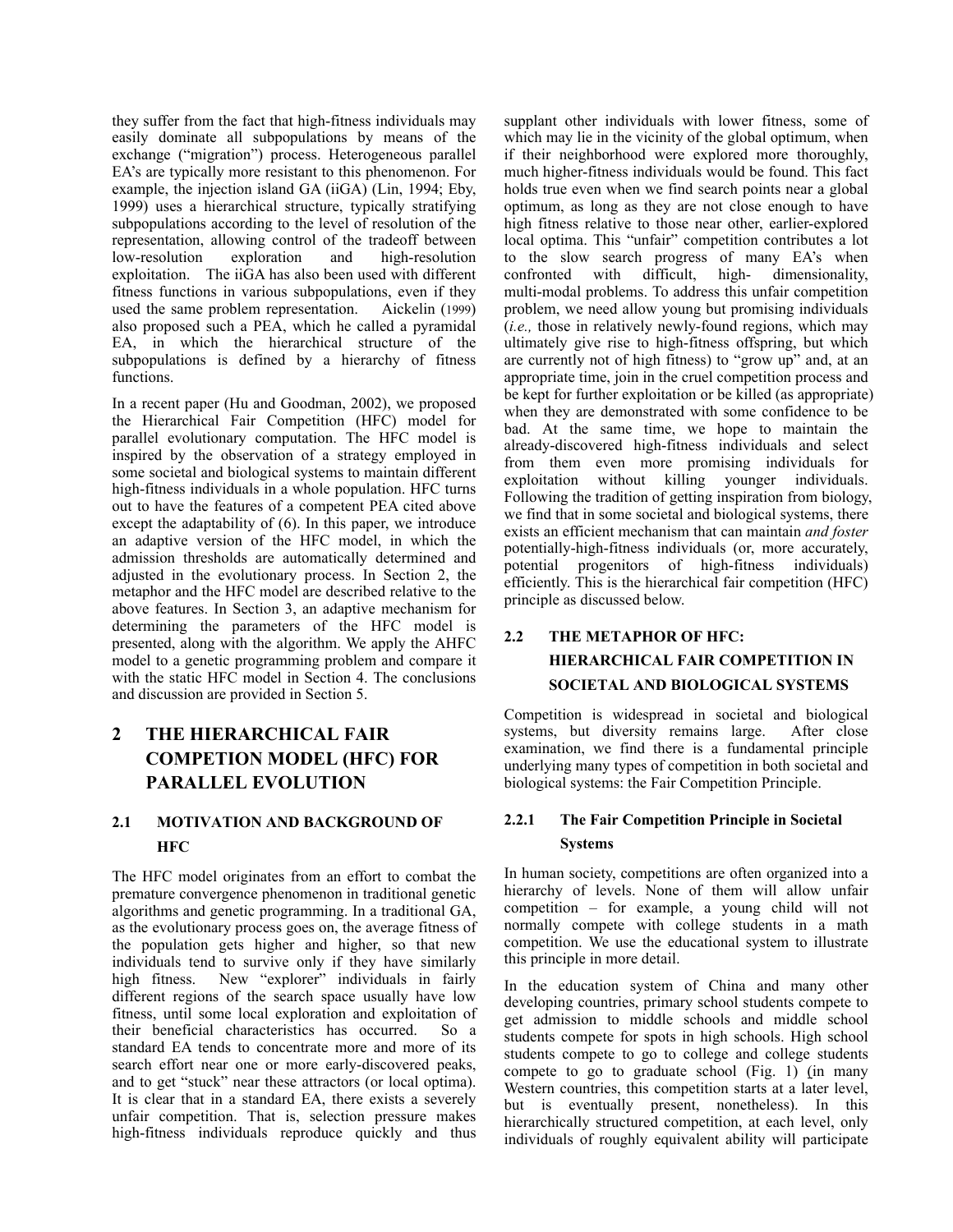

Figure 1: In education systems, low level students compete to get admission to higher level schools.

in any competition; *i.e.,* in such societal systems, only fair competition is allowed. This hierarchical competition system is an efficient mechanism to protect young, potentially promising individuals from unfair competition, by allowing them to survive, learn, and grow before joining more intense levels of competition. Individuals that "lose" in these fair competitions were selected against while competing fairly only against their peers. Students compete fairly against others in their grade level because they are usually of similar absolute fitness levels, having been exposed to similar amounts of education and experience.

An interesting phenomenon sometimes found in societal competitions is the "child prodigy." A ten-year-old child may have some extraordinary academic ability. These prodigies may skip across several educational levels and begin to take college classes at a young age. An individual with sufficient ability (fitness) is allowed to join any level of competition. This also suggests that in subpopulation migration, we should migrate individuals according to their fitness levels, rather than according to "time in grade."

With such a fair competition mechanism that exports high-fitness individuals to higher-level competitions, societal systems reduce the prevalence of unfair competition and the unhealthy dominance or disruption that might otherwise be caused by "early-achieving" individuals.

### **2.2.2 The Fair Competition Principle in Biological Systems**

It is somewhat surprising that in "cruel" biological/ ecological systems, the fair competition principle also holds in many cases. For example, there are mechanisms that reduce unmatched or unfair competition between young animals and mature ones. Among mammals, young individuals often compete with their siblings under the supervision of parents, but not directly with other mature individuals, since their parents protect them against other

adults. When the young grow up enough, they leave their parents and join the competition with other mature individuals. Evolution has found the mechanisms of parental care and sibling competition to be useful in protecting the young and allowing them to grow up and develop their full potentials. Fair competition seems to be beneficial to the evolution of many species.





#### **2.3 THE HFC MODEL**

Inspired by the fair competition principle and the organization of competition within subpopulations in societal systems, we propose the Hierarchical Fair Competition parallel model (HFC), for genetic algorithms, genetic programming, and other forms of evolutionary computation.



Figure 3: In HFC model, subpopulations are organized in a hierarchy with ascending fitness levels. Each level (with one or more subpopulations) accomodates individuals within a certain fitness range determined by the admission thresholds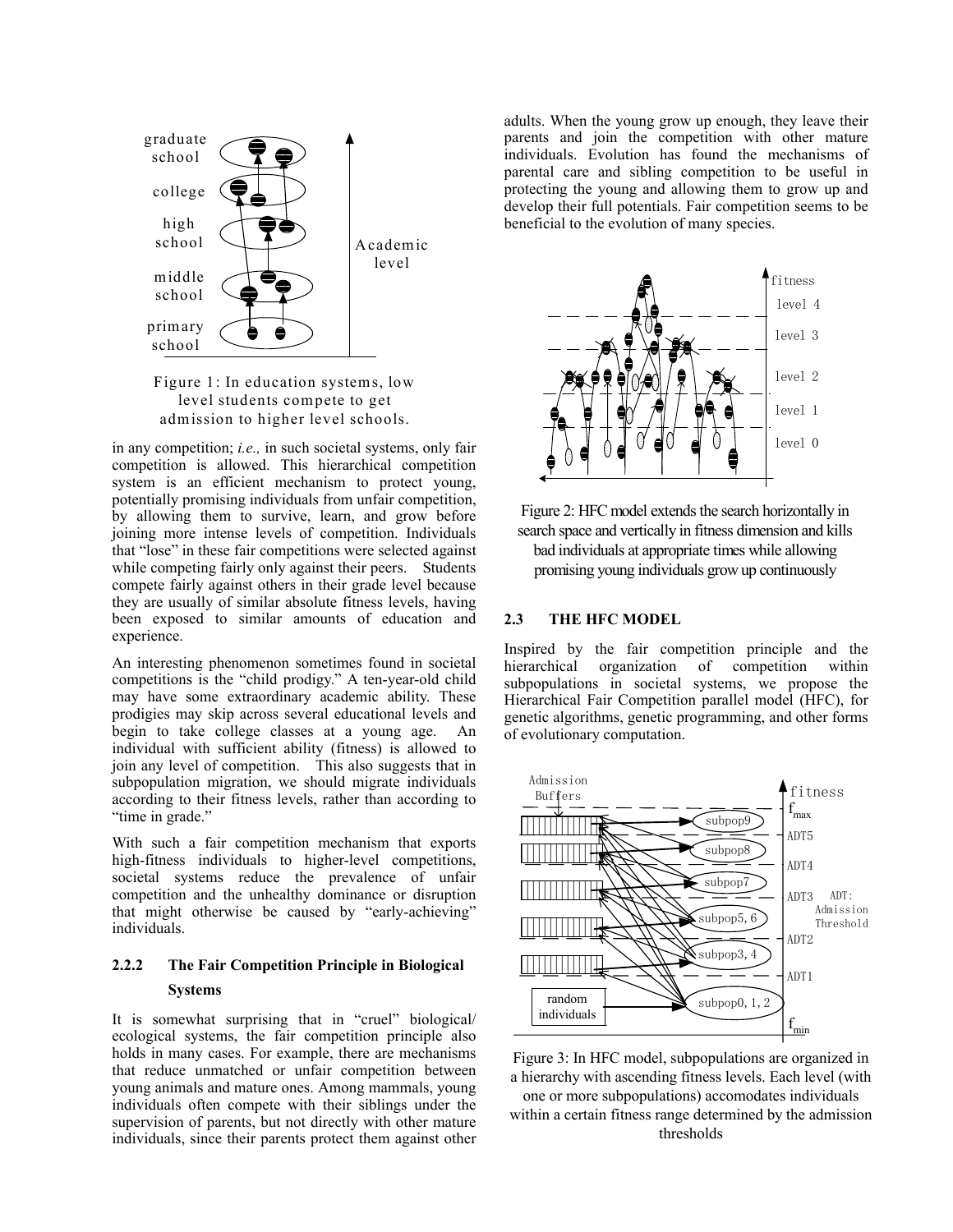In this model (Fig 3), multiple subpopulations are organized in a hierarchy, in which each subpopulation can only accommodate individuals within a specified range of fitness. The entire range of possible fitnesses is spanned by the union of the subpopulations' ranges. Conceptually, each subpopulation has an admission buffer that has an *admission threshold* determined either initially (fixed) or adaptively. The admission buffer is used to collect qualified candidates, synchronously or asynchronously, from other subpopulations. Each subpopulation also has an *export threshold* (fitness level), defined by the admission threshold of the next higher-level subpopulation. Only individuals whose fitnesses are between the subpopulation's admission threshold and export threshold are allowed to stay in that subpopulation. Otherwise, they are exported to the appropriate higher-level subpopulation. Exchange of individuals is allowed only in one direction, from lower-fitness subpopulations to higher-fitness subpopulations, but migration is not confined to only the immediately higher level.

Each subpopulation can have the same or different sizes, operators, and other parameters. However, considering that there are often more low-fitness peaks than high-fitness peaks, we tend to allocate larger population sizes or more subpopulations to lower fitness levels, to provide extensive exploration; and we tend to use higher selection pressures in higher-fitness-level subpopulations to ensure efficient exploitation. As it is often easier to make a big fitness jump in a lower level subpopulation, we often end up using larger fitness ranges for low-level subpopulations, and smaller ranges for high-level subpopulations (Fig. 2), but, of course, that depends on the properties of the fitness landscape being explored. The critical point is that the whole range of possible fitnesses must be spanned by the union of the ranges of all levels of subpopulations. Of course, the highest-level subpopulation(s) need no export threshold (unbounded above) and the lowest-level subpopulation(s) need no admission threshold (unbounded below).

Exchange of individuals can be conducted synchronously after a certain interval, or asynchronously, as in many parallel models. At each moment of exchange, each individual in each subpopulation is examined, and if it is outside the fitness range for its subpopulation, it is exported to the admission buffer of a subpopulation with an appropriate fitness range. When a new candidate is inserted into an admission buffer, it can be inserted into a random position or inserted by sorting (or a null buffer may be used, inserting migrants directly into the receiving subpopulation, using some replacement rule). After export, each subpopulation imports the appropriate number of qualified candidates from its admission buffer into its pool. Subpopulations (especially at the base level) fill any spaces still open after emptying their admission buffers by generating new individuals at random to fill the spaces left by the exported individuals.

The number of levels in the hierarchy or number of subpopulations (if each level has only one subpopulation) can be determined initially or adaptively. In the static HFC model, we must manually decide into how many levels the fitness range will be divided, the fitness thresholds, and all other GA parameters. In a dynamic HFC model, we can dynamically change the number of levels, number of subpopulations, size of each subpopulation, and admission and export fitness thresholds. As will be seen below, a benefit of the adaptive HFC model (an example of a dynamic HFC) is that it can adaptively allocate search effort according to the characteristics of the search space of the problem to be solved, thereby searching more efficiently (initial research on various methods for adaptation of thresholds is in preparation for reporting elsewhere). However, even "coarse" setting of the parameters in a static HFC model has yielded major improvement in search efficiency over current EA's on example problems.

Another useful extension to HFC used here is to introduce one or more *sliding* subpopulations, with dynamic admission thresholds that are continually reset to the admission threshold of the level in which the current best individual has been found. Thus, these subpopulations provide additional search in the vicinity of the advancing frontier in the hierarchy.

### **2.3.1 HFC as a competent parallel model for parallel evolutionary computation**

#### (1) While low-fitness individuals can persist long enough to allow thorough exploration, as soon as they produce high-fitness offspring, the offspring can advance to higher-fitness levels immediately for further exploitation, to compete and be recombined with other high-fitness individuals.

- (2) The HFC model maintains a large number of high-fitness individuals in high-fitness-level subpopulations without threatening lower-fitness (but perhaps promising) individuals. Thus possibly promising new search locales can persist long enough to be appropriately exploited.
- (3) HFC provides another mechanism for maintaining diversity. First, the diversity of the population is ensured by the stratification in the fitness space. Second, continuous introduction of random individuals into the lowest-level subpopulations and the promotion of their high-fitness offspring to upper-level subpopulations can be regarded as the introduction of entropy and randomness into the overall evolutionary system. Actually, looking from low-fitness levels to higher-fitness levels, we observe increasing order in the population. The HFC evolution is thus a self-organizing process in which the highest order is achieved at the top fitness level. This mechanism reduces the chance of HFC becoming "stuck" at local optima and helps it explore new search areas. HFC thus implements implicitly a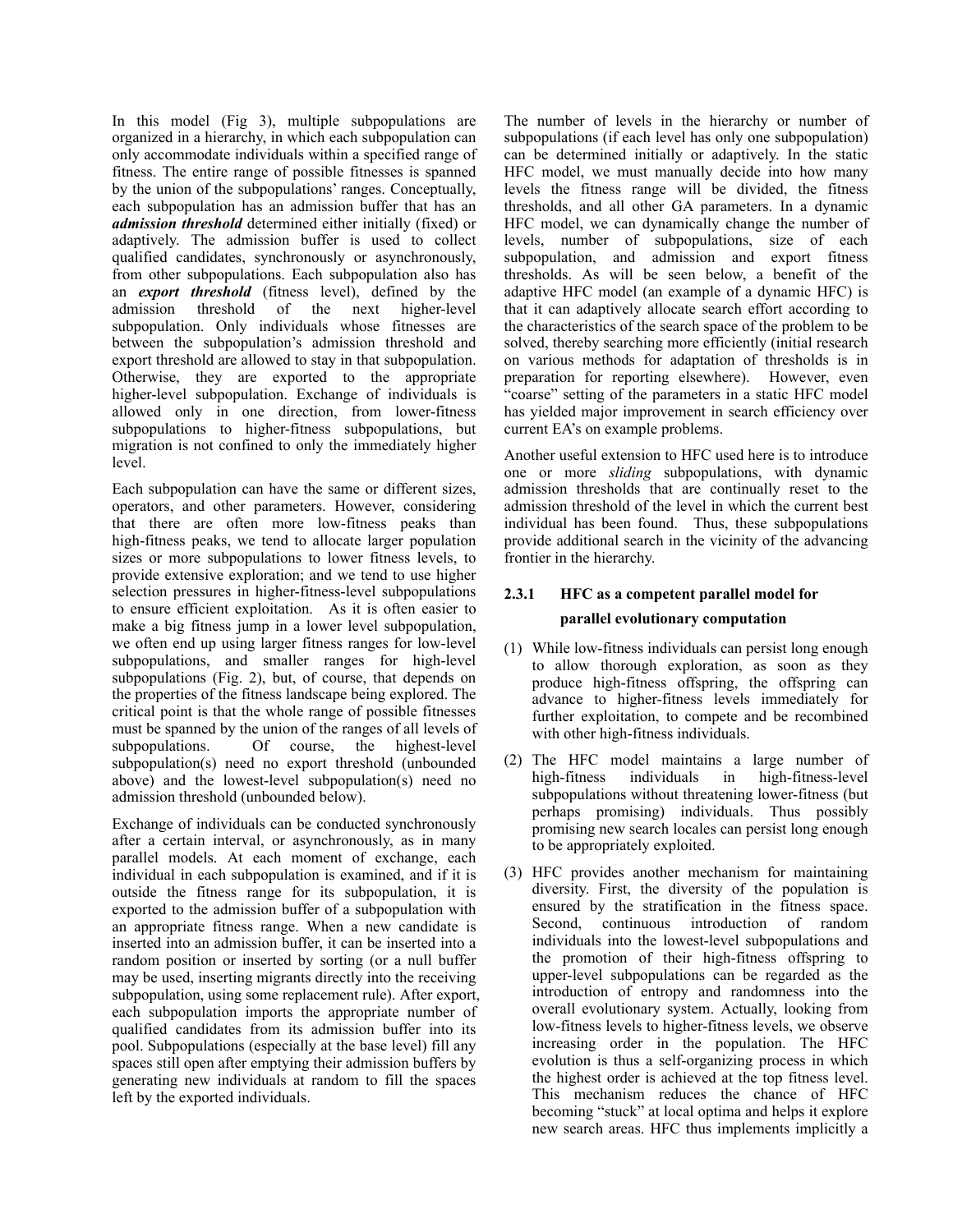multi-start or re-initialization mechanism on a continual basis.

- (4) The HFC model quickly captures superior offspring and moves them to a place where they are free to compete with, and be recombined with, each other. This produces an effect similar to the elitism often used in multi-objective evolutionary computation, such as NSGAII or SPEAII (Zitzler *et al.,* 2000), in which superior individuals are also kept separately. At that level, we can control the intensity of selection to determine the tradeoff between exploitation of those high-fitness individuals and exploration in their neighborhoods.
- (5) HFC has a good scalability to more processing hosts. As more processors are available, they can be distributed to different fitness levels – either to low-level subpopulations for more extensive exploration, or to the higher-level ones for intensive exploitation of high-fitness individuals.

One of the major difficulties in the HFC evolutionary algorithm is the determination of the admission thresholds for a given problem. As the fitness landscape is often unknown before evolutionary search, it is hard to define these admission thresholds initially. Considering that admission thresholds in HFC are only used to segregate the whole population to avoid unfair competition, the behavior of the search is generally not extremely sensitive to the values of these admission thresholds, so that it is not necessary to set them to exactly optimal values. The only requirement for these thresholds is that the union of the fitness level ranges (which is determined by these admission thresholds) span the entire range of possible fitnesses. Based on this analysis, we propose an automatic admission thresholds determination mechanism for HFC model.

#### **3 THE ADAPTIVE HFC MODEL**

In the static HFC model, we need to determine the number of subpopulations, the number of fitness levels, the relationship of subpopulations to fitness levels and the admission thresholds of each fitness level. All the admission thresholds are determined based on some initial exploration of the fitness landscape of the problem, such as the range of the fitness or distribution of early-discovered peaks. The threshold adaptation mechanism proposed here enables us to be relieved from this prerequisite expertise in the problem space. All we must decide is the number of admission levels  $(N<sub>i</sub>)$ .

Since in HFC, random individuals are continuously inserted into subpopulations of the base fitness level, the export threshold of the base fitness level can be set as the average fitness of the whole population after several (*nCalibGen*) generations. In AHFC, this is called the **calibration stage**, which determines the level of the fitness value of frequently encountered ("normal") individuals with respect to random individuals. So the base level is used to export normal individuals to higher

levels for further exploitation. At the end of the calibration process, the standard deviation  $\sigma_f$  and the max fitness  $f_{\text{max}}$  of individuals at the highest level, the average fitness  $f_{\mu}$  of individuals at the base level are calculated. Then the fitness range of each level can be calculated by the following formula:

Admission threshold of base level=  $-\infty$  (1)

Admission threshold of the first level =  $f<sub>u</sub>$  (2)

Admission threshold of the highest fitness level =

$$
f_{\text{max}} - \sigma_f \tag{3}
$$

Admission thresholds of other fitness levels  $L_i$ , are

determined by:

$$
f_{\mu} + L_i \times (f_{\text{max}} - \sigma_f - f_{\mu})/(N_l - 2) \qquad i = 1, ..., N_l - 1 \tag{4}
$$

| Table 1: Adaptive Heterogeneous HFC Algorithm for         |  |  |  |
|-----------------------------------------------------------|--|--|--|
| Parallel EA's                                             |  |  |  |
| 1. Initialization                                         |  |  |  |
| Determine<br>: parameters for standard<br>$P_{EA}$        |  |  |  |
| multi-population EA. (We assume here using one set        |  |  |  |
| of parameters for all subpopulations)                     |  |  |  |
| $N_i$ : Number of levels of the hierarchy                 |  |  |  |
| nCalibGen: calibration generations                        |  |  |  |
| nUpdateGen: admission threshold update<br>interval        |  |  |  |
| nExch: generations between admission process<br>exchanges |  |  |  |
| $gen = 1$ : current generation                            |  |  |  |
| 2. Do                                                     |  |  |  |
| if $gen < nCalibGen$ (in calibration stage)               |  |  |  |
| run EA without exchange                                   |  |  |  |
| else if $gen = nCalibGen$ (calibration stage ends)        |  |  |  |
| determine the admission thresholds for each               |  |  |  |
| level by formulas $(1) - (4)$                             |  |  |  |
| else if gen% $nExch = 0$                                  |  |  |  |
| Do for each subpopulation from lowest level to            |  |  |  |
| highest level {                                           |  |  |  |
| Examine fitness of each individual and                    |  |  |  |
| export to corresponding subpopulation at                  |  |  |  |
| higher level for which fitness<br>range                   |  |  |  |
| accommodates this exported individual                     |  |  |  |
| (replacing worst individual in target                     |  |  |  |
| subpopulation)}                                           |  |  |  |
| end do                                                    |  |  |  |
| else if gen % nUpdateGen = 0                              |  |  |  |
| update admission thresholds of all but the base           |  |  |  |
| level by $(3)$ , $(4)$                                    |  |  |  |
| $gen ++$                                                  |  |  |  |
| until the stopping criterion is satisfied.                |  |  |  |
| return the highest-fitness individual(s) from the         |  |  |  |
| highest-level subpopulation                               |  |  |  |
| End                                                       |  |  |  |
|                                                           |  |  |  |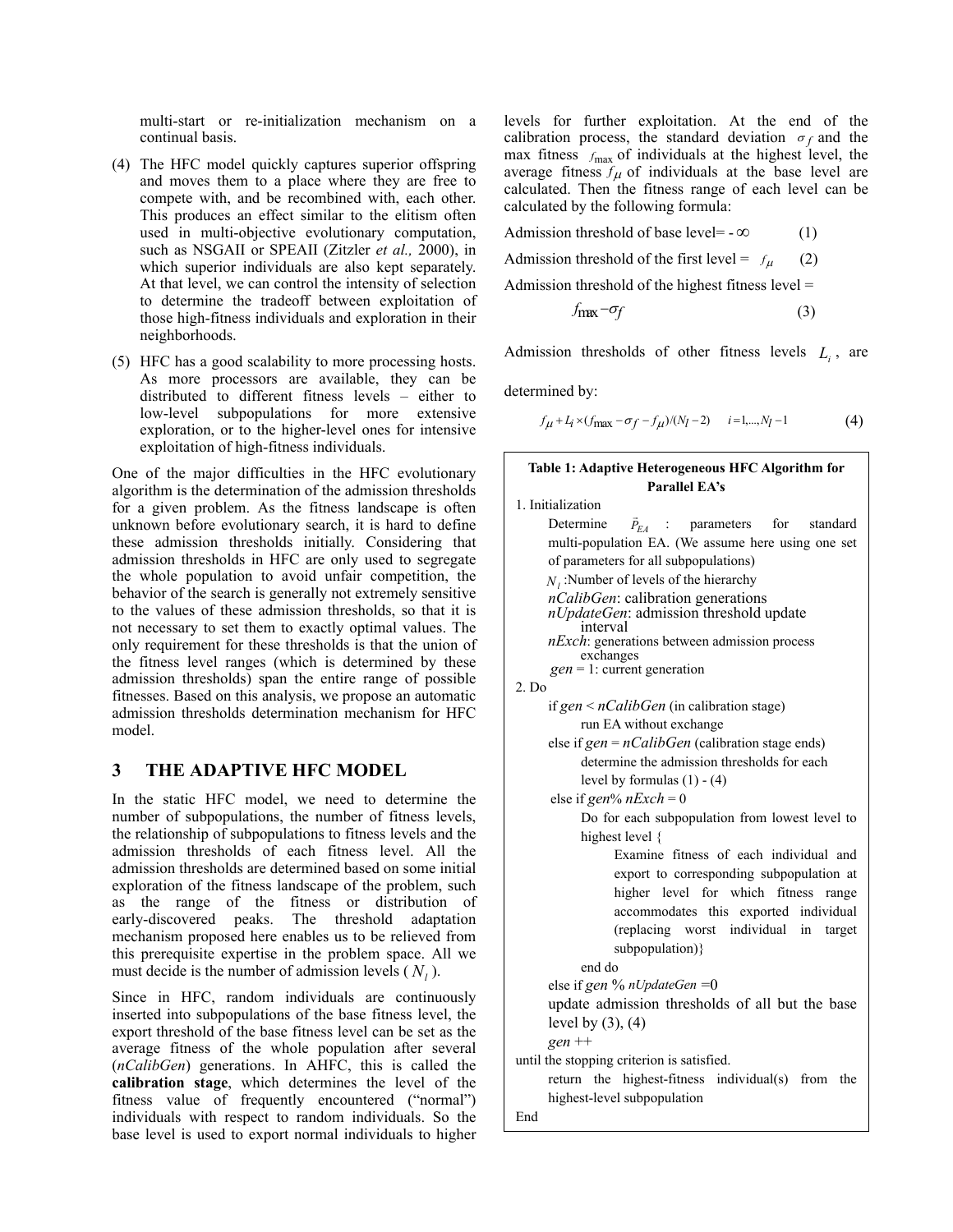However, it is clear that as the evolutionary search goes on, higher-fitness individuals are continuously discovered that ruin the segregation by the above admission thresholds determined at the initial calibration stage. So a dynamic **admission threshold updating** mechanism is proposed here. After each *nUpdateGen* generations, the maximal fitness,  $f_{\text{max}}$ , and the fitness standard deviation of the top level sub-populations,  $\sigma_f$ , are recomputed to determine the admission threshold of all the fitness levels except the base level and the first level, by (3) - (4).

To enable efficient search, the mapping relationship of sub-populations to all levels also needs to be adapted dynamically. It is obvious that at initial stage, as all individuals are randomly generated, these individuals usually have low fitness. So most of the subpopulations should belong to the base level. As higher-level individuals discovered, more subpopulations should be allocated to higher levels to exploit high-fitness individuals. The following scheme is used in this paper: firstly, all subpopulations are allocated to base level. After the calibration stage, subpopulations are then evenly allocated to each level. Extra subpopulations can be allocated to higher levels (if aggressive exploitation is desired) or to lower level (if intensive exploration is desired).

This AHFC algorithm works like a string. At the initial stage, it is quite compressed, but gradually, the string stretches to accommodate individuals with a larger range of fitness. The whole algorithm of AHFC is given in Table 1. For simplicity, we give the pseudo code only for the adaptive HFC model with synchronous exchanges (no buffers).

#### **4 EXPERIMENTS**

The adaptive HFC model for Genetic Programming (HFC-GP) has been applied to a real-world analog circuit synthesis problem that was first pursued using GP with a static HFC (Hu, 2002). In this problem, an analog circuit is represented by a bond graph model (Seo, 2001; Fan, 2001) and is composed of inductors (I), resistors (R), capacitors (C), transformers (TF), gyrators (GY), and Sources of Effort (SE). Our task is to synthesize a circuit, including its topology and sizing of components, to achieve specified behavior. The objective is to evolve an analog circuit with response properties characterized by a pre-specified set of eigenvalues. By increasing the number of eigenvalues specified, we can define a series of synthesis problems of increasing difficulty, in which premature convergence problems become more and more significant when traditional GP methods are used.

Circuit synthesis by GP is a well-studied problem that generally demands large computational power to achieve good results. Since both topology and the parameters of a circuit affect its performance, it is easy to get stuck in the evolution process.

#### **4.1.1 Experiments on an Analog Circuit Synthesis Problem**

Four circuits with increasing difficulty are to be synthesized, with eigenvalue sets as specified in Table 2. Circuits were evolved with single-population GP, multiple-population GP, HFC-GP, and AHFC-GP. The GP parameter for the single-population GP is shown in cell (1,2) of Table 3. The GP parameters for the multi-population GP were the same as for the single-population GP, except that the total population is divided into subpopulations with sizes shown in cell (2, 2) of Table 3. A one-way ring migration topology was used.

The parameters for the HFC-GP were the same as for the multi-population GP, except that the ring migration was

|  | Table 2: Target Eigenvalues |  |
|--|-----------------------------|--|
|  |                             |  |

| Problem 1: 6-eigenvalue problem                                                                         |
|---------------------------------------------------------------------------------------------------------|
| $-2^+3.3i, -7.5^+4.5i, -3.5^+12.0i$                                                                     |
| Problem 2: 8-eigenvalue problem                                                                         |
| $-2^{+}_{-}3.3i$ , $-7.5^{+}_{-}4.5i$ , $-3.5^{+}_{-}12.0i$ , $-3.4^{+}_{-}12.0i$                       |
| Problem 3: 10-eigenvalue problem                                                                        |
| $-2^{\circ}3.3i$ , $-7.5^{\circ}4.5i$ , $-3.5^{\circ}12.0i$ , $-3.4^{\circ}12.0i$ , $-10.0^{\circ}8.0i$ |
| Problem 4: 12-eigenvalue problem                                                                        |
| $-2^+3.3i, -7.5^+4.5i, -3.5^+12.0i,$                                                                    |
|                                                                                                         |

 $-3.4 \pm 12.0 i$ ,  $-10.0 \pm 8.0 i$ ,  $-1.5 \pm 3.0 i$ 

**Table 3: Parameter Settings for GP** 

| Parameters of<br>Single Population<br>GP              | Popsize: 2000<br>$init.$ method = half and half<br>init.depth $= 3-6$<br>$max$ nodes = 800<br>max depth $= 13$<br>crossover rate $= 0.9$<br>mutation rate $= 0.1$<br>$max$ generation = 1000                                                                                                                          |
|-------------------------------------------------------|-----------------------------------------------------------------------------------------------------------------------------------------------------------------------------------------------------------------------------------------------------------------------------------------------------------------------|
| Additional<br>Parameters of<br>Multi-Population<br>GР | Number of subpopulations<br>$= 15$ ;<br>Size of subpop 2 to $14 = 100$<br>size of subpop $1 = 300$<br>size of subpop $15 = 400$<br>migration interval $= 10$ generations<br>migration strategy: migrate (copy) 10<br>best individuals to the next<br>subpopulation in the ring to replace its<br>10 worst individuals |
| Additional<br>Parameters<br>of HFC-GP                 | admission fitnesses of:<br>subpop $1 = -100000.0$<br>subpop 2 to 14: 0.65, 0.68, 0.72,<br>0.75, 0.78, 0.80, 0.83,<br>0.85, 0.87, 0.9, 0.92, 0.95<br>subpop $15 = \text{varying}$                                                                                                                                      |
| Additional<br>Parameters of<br>AHFC-GP                | $nUpdateGen = nCalibGen = 10$<br>$nExch = 10$<br>$_{N_I} = 8$                                                                                                                                                                                                                                                         |

replaced by the HFC scheme. The fitness admission thresholds were set based on our prior experience with such eigenvalue problems. In this problem, we defined a fitness admission threshold for each subpopulation (one subpopulation per level, in this case) as shown in cell (2, 3) of Table 3. Subpopulation 15 was used as a "sliding" subpopulation to aggressively explore the fitness frontier.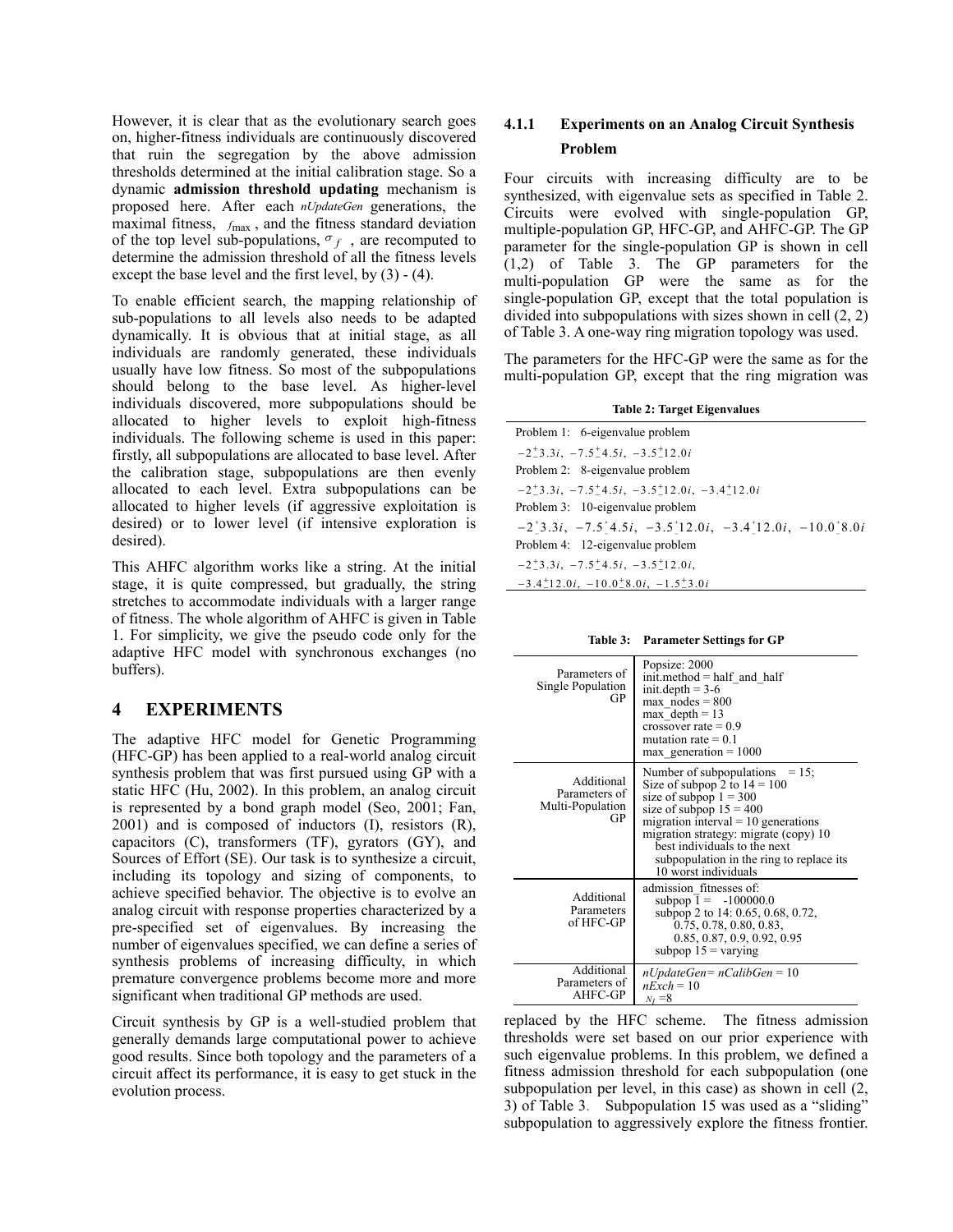The parameters of AHFC-GP were nearly identical to those of the HFC, except that we don't need to determine the admission thresholds of each level.

The performances of the four approaches were assessed on four problems with increasing difficulty. Each experiment was run ten times, with the average of the results reported in Fig.4, where the four GP methods are indicated by

 OnePop: Single-population GP MulPop: multi-population GP (ring topology) HFC-GP: HFC model for GP AHFC-GP: Adaptive HFC model for GP

From Figure 4, it is impressive to see that in all four problems, both AHFC and HFC performed dramatically better than the other algorithms vis-à-vis best of run, and the improvement was more dramatic on the more difficult



b) 8-eigenvalue problem



#### d) 12-eigenvalue problem

Figure 4. Fitness of Best Individual to Date vs. Generation: dashdot (OnePop), solid (MulPop), dashed (HFC)

problems. The superior performance at the initial generations may have resulted from the rapid exploitation of superior individuals, in a single subpopulation, in comparison to the ring parallel GA. Yet convergence in the HFC and AHFC was much slower than in the singleand multi-population GP runs. In fact, we observe relatively steady improvement during the runs for this set of problems. For the easier problems, the (dynamic) AHFC actually out-performed the (static) HFC slightly, in spite of the rich experience on this class of problems that was used for setting the HFC thresholds. The fact that the HFC ultimately surpassed the AHFC on the two harder problems indicates that there is room for improvement of the AHFC scheme used here. However, the fact that it is competitive with human-determined